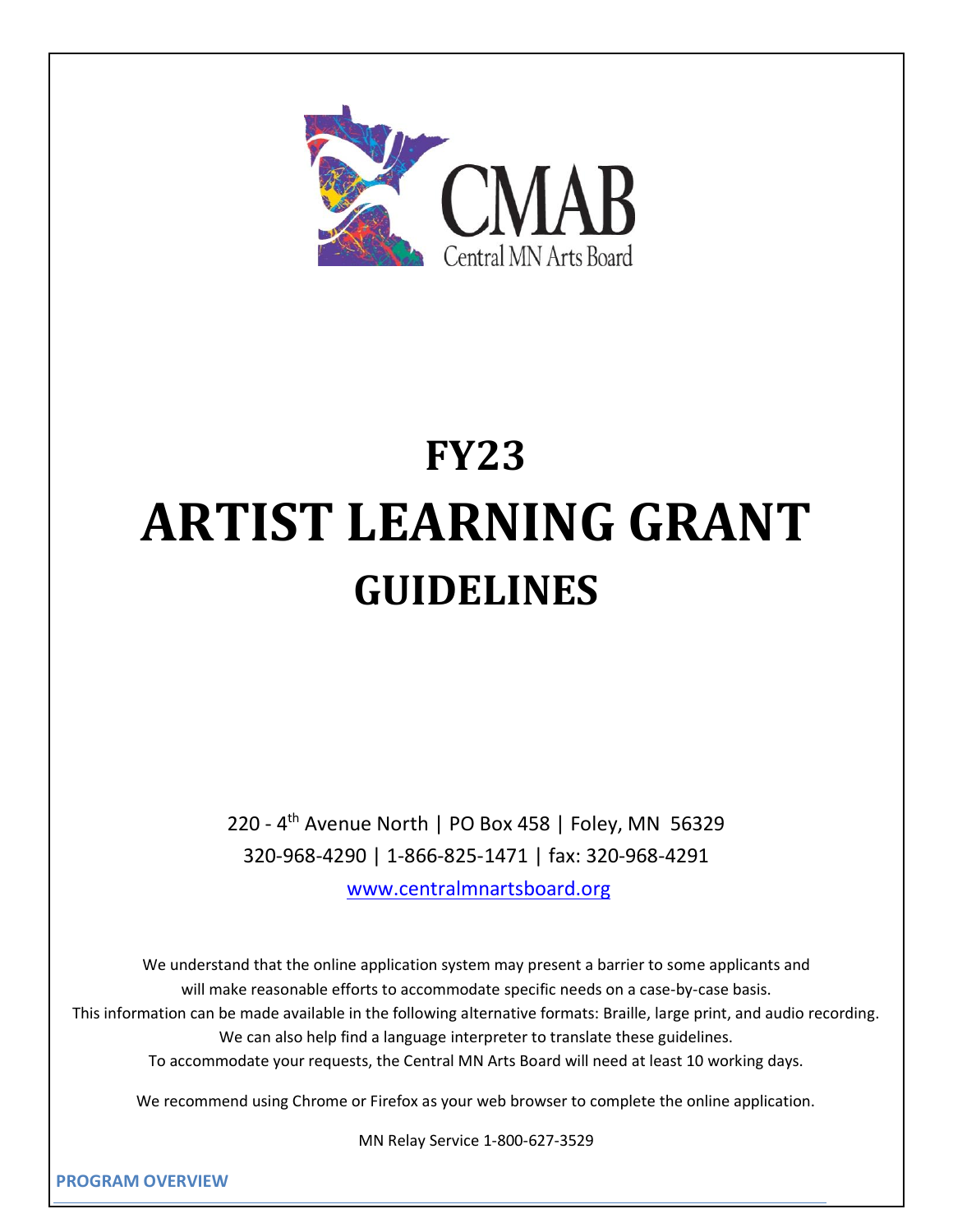# **Applicants may request an Artist Learning Grant to support:**

- Tuition and materials for an arts class, workshop, conference or college-level course (non-degree seeking)
- Purchasing equipment and/or supplies to make art work
- Time with a consultant, mentor or skilled professional

Individuals are eligible to receive up to \$500 from the Artist Learning Grant program in a fiscal year.

The proposal start date must be at least 30 days from the date of submission and take place within 12 months of CMAB Board Review Date.

# **WHO CAN APPLY**

- Artists 18 years of age or older
- Current resident of Benton, Sherburne, Stearns, or Wright County
- Resident of Minnesota for a minimum of six months prior to application
- Either a U.S. citizen or permanent resident alien

# **APPLICANTS NOT ELIGIBLE**

- CMAB grant recipients with any overdue final reports
- Applicants who are current recipients of a CMAB Student Arts Scholarship
- Students currently living outside Region 7W

# **PROPOSALS AND EXPENSES NOT ELIGIBLE**

- Any course taken in pursuit of a degree or to meet professional licensure requirements
- Payments for memberships to organizations

## **HOW TO APPLY**

Click the MANAGE GRANTS button in the upper right corner of the CMAB homepage. First-time applicants need to create an account using an email address and password.

- Applications may be submitted between July 11, 2022, and May 26<sup>th</sup> 2023.
- Applications must be submitted a minimum of 30 days before the start of proposed activities.

Submit your application online and include:

- **WORK SAMPLES** with descriptions
- Information about the proposed expenses

#### **FAX-TO-FILE**

A Fax-to-File feature is available with the application to help convert documents from hard copy to digital PDF format using a fax machine. Fax-to-File is in the upper left portion of your screen under tools.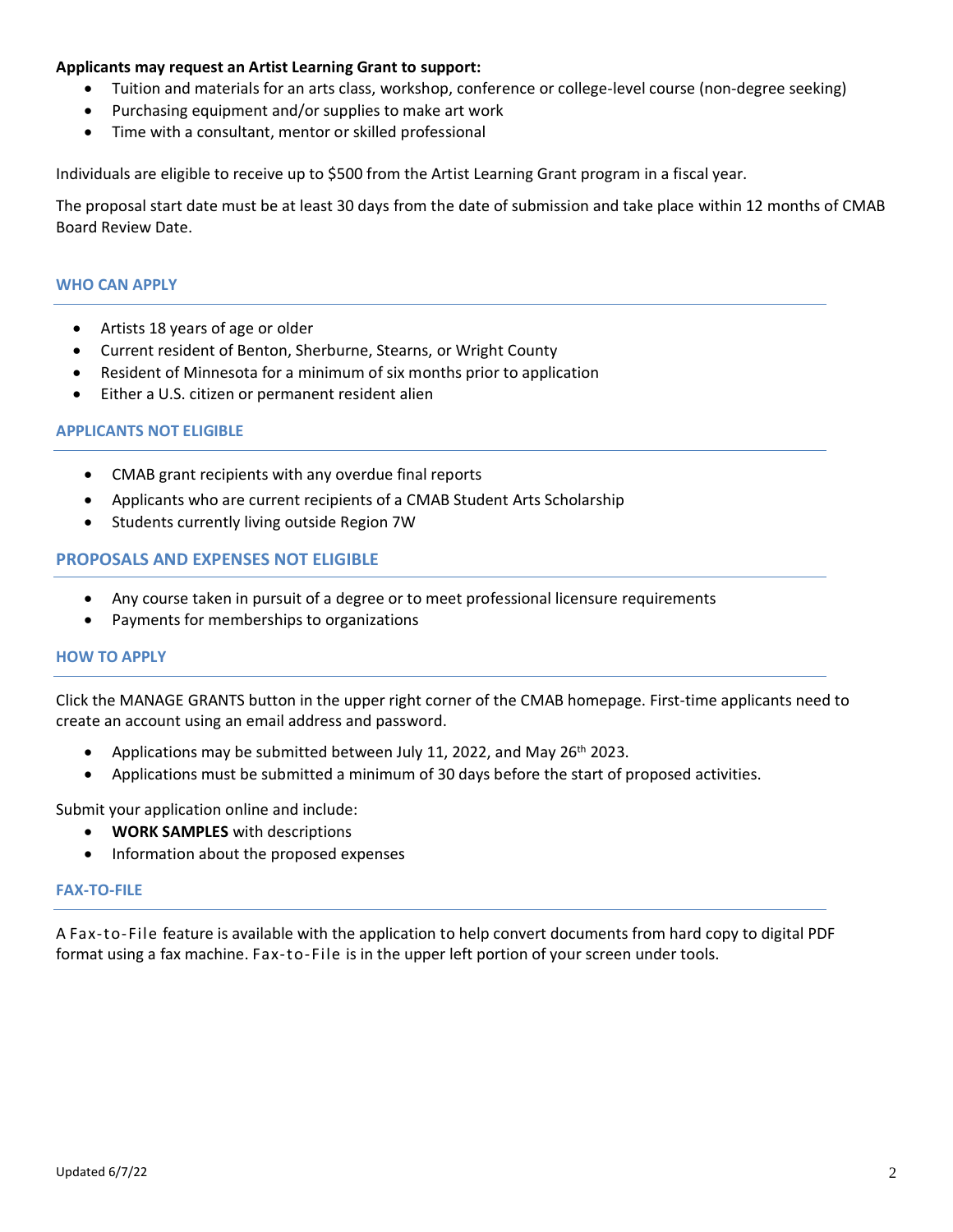# **ARTISTIC MERIT/QUALITY - 15 of 30 points**

Evaluators use the following criteria when reviewing the application:

1) Work samples demonstrate skill and ability.

2) The artist statement assists the reader in understanding the applicant's artistic process.

# **1. Artist Statement - Provide a brief statement about you and your art.** An artist statement should help readers

understand what you believe to be the most important aspects of your art and the techniques you use to make it. Suggestions:

- Write in the first person. Your statement is about you, so personalize it
- Your statement should be clear, understandable, not over-stated. Do not exceed 3/4th of a page
- Describe what you do and why you do it
- Everything in your statement should be relevant to your art
- Write about what your art does for you, not what it is supposed to do for others
- Avoid comparing yourself to other artists
- **2. Artist Work Sample Description and Upload -** combine all samples into **ONE FILE** PDF document or audio/video file.

If the upload does not accommodate the file size, an audio/video page or website can be provided.

- **Art Sample(s)** with descriptions [15 MiB allowed]
- **Audio/Video or Website URL** (i.e. www.centralmnartsboard.org)
- **Audio/Video Description** Describe the samples. If necessary, direct reviewers to specific images, or a specific 7 minutes of audio/video (i.e – view from 1:16 to 5:06 and then from 18:04 to 20:00)

# **Artist Work Sample Instructions**

Contact the CMAB office if you need assistance attaching or combining work samples. The CMAB is not responsible for samples that do not upload or display correctly.

- **Two-Dimensional & Three-Dimensional**: Painting, drawing, photography, sculpture, ceramics, fiber arts, multi-media arts, and all fine crafts*;* **SUBMIT UP TO 5 WORK SAMPLES**: Submissions should not be more than 1800 pixels wide and include a title, description and dimension with each sample.
- **Literary:** Original poetry, prose (fiction and creative nonfiction), playwriting and screenwriting. **Total number, including summary may not exceed 10 pages**. If the sample is part of a longer work, one of the pages may provide a BRIEF summary or context for the excerpt. **Include a description Title, Type (Poem, Novel excerpt, etc.) with each sample.**
	- All written materials must be submitted in .PDF format on 8-1/2" X 11" document.
	- Leave 1/2" margins (minimum) at top, bottom and sides of each sheet
	- Use black size 12 font or larger.
	- Scholarly manuscripts, standard journalism, and translations are not accepted
- **Performance:** Dancers, choreographers; Theatre performers, spoken word; composers, musicians. While artists can perform the work of others, panel members will be looking for the applicant's unique interpretation, or "personal stamp" on the work submitted and priority will be given to original work.
	- **Theater/Dance: combined run time of 7 minutes for all selections.** Submit samples in .WMV, .SWF or .MP4 file format or provide a URL link to a video. Include in a separate document the Title, Length of excerpt with a physical description explaining how to identify you (i.e., "I am the actor in the yellow shirt")
	- **Music: combined run time of 7 minutes for all selections.** Submit samples in .MP3, .WAV, .WMA **formats and include the Song Title, Length, Type of Music for each sample**.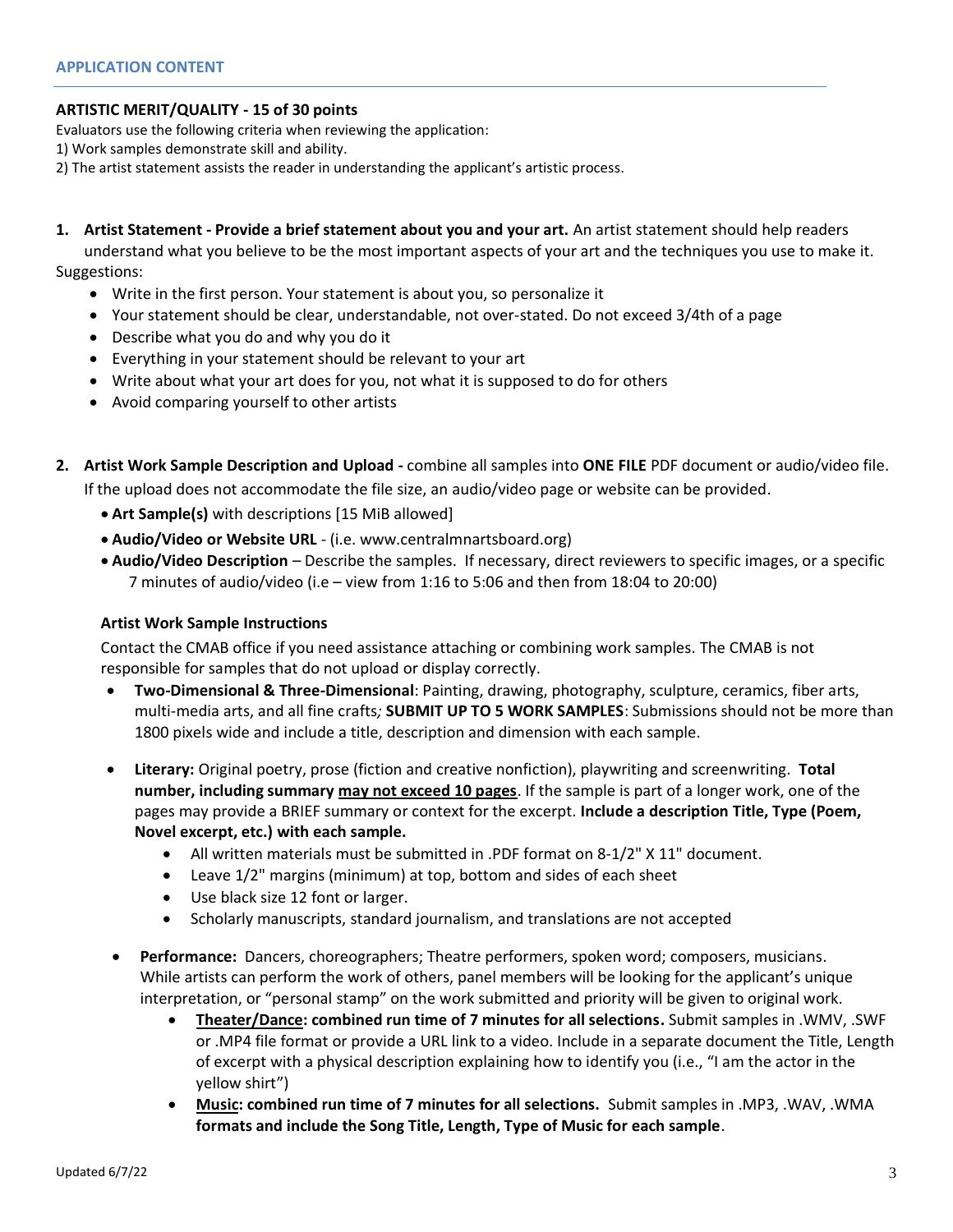# **ABILITY & NEED - 15 of 30 points**

Evaluators use the following criteria when reviewing this section of the application:

- 1) Applicant has demonstrated the ability to reach their defined goals
- 2) Applicant demonstrates how proposed activities will enhance their artistic skills
- 3) The proposed expenses relate to the applicant's artistic goals
- 4) Proposed activities are appropriate to the applicant's level of skill and experience

#### **3. Class/Workshop Information**

- Name of school and/or instructor
- Contact phone number
- **Supporting Information** include a brochure, admission form, or other promotional materials.
- **Website URL**  Optional
- **4. Location - Class/workshop Address, City, State, Zip Code**
- **5. Equipment and/or supplies –** Describe the materials you propose to purchase and how they will help to advance your artistic skills and capacity.
- **6. What experience do you have with the skill/ genre/medium you want to study or practice?**
- **7. List one long-term and one short-term goal for your development as an artist.**
- **8. How will you measure progress toward the stated goal(s)? -** Include self-evaluation methods, group feedback, etc.

#### **BUDGET**

Applicants may request up to \$500 from the CMAB in eligible expenses. Break costs into eligible and additional expenses that are not eligible to be paid for with CMAB Grant funding.

- **9. Eligible Expenses:** List expenses to be paid for with CMAB Grant funds and provide descriptions and calculations. Round up to the nearest dollar.
	- Registration/training fees
	- Consumable Supplies and Equipment

#### **10. Grant Amount Requested from CMAB** - Cannot exceed \$500

- **11. Additional Expenses:** Additional expenses associated with the proposal that cannot be paid for with CMAB Grant funding. Provide descriptions and calculations. Round up to the nearest dollar.
	- Mileage, airfare or travel
	- Lodging and meals

## **12. Total Proposal Expenses** - ALL COSTS associated with this class/workshop/purchase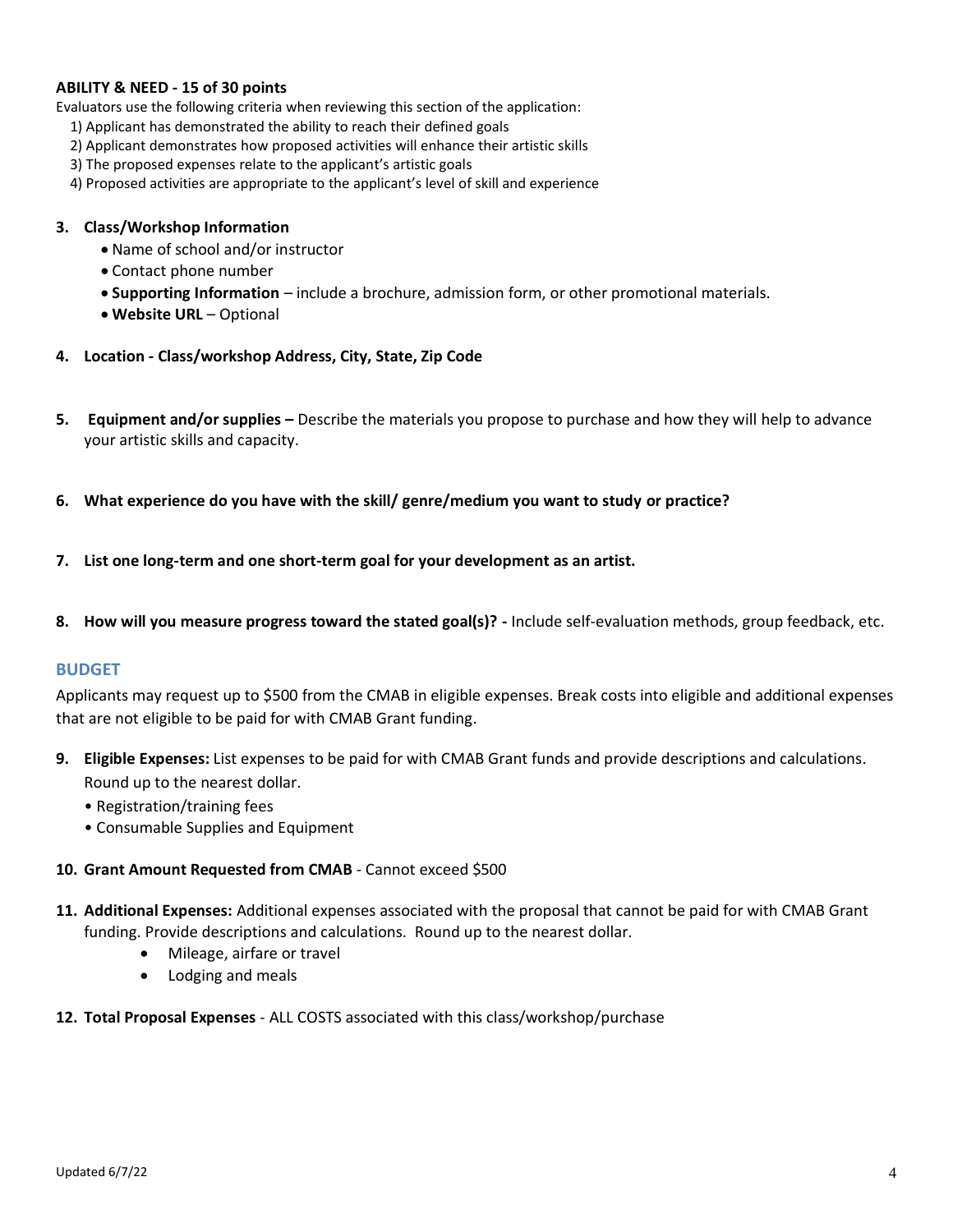# **CMAB Evaluative Data**

The following questions help CMAB determine the reach of our programs and the equity in our grant making. **The information is not considered in application review and is not visible to reviewers.**

- **How did you learn about this program?**
- **Proposal Name -** Class/Workshop name or Equipment/Supplies Purchase
- **Proposal Summary -** Enter a one or two sentence description
- **Start Date -** Must be 30 days or more after the date of submission
- **End Date -** Must take place within 12 months of Board review date
- **Street Address** Enter your street address **(No P.O. Box**), city and zip code.
- **County**  Enter your county of residence
- **Applicant Ethnicity -** Select any combination (**optional**). **N** = American Indian/Native American; **A** = Asian; **P** = Native Hawaiian/Pacific Islander; **B** = Black/African American; **H** = Hispanic/Latino; **M** = Middle Eastern/North African; **W** = White; **R** = Multiracial or Biracial; **O** = Other; **99** = when no single group applies**; 98** = Data not provided
- **Applicant Groups-** Indicate if you identify as a member of any of the following demographics: **I** = Individuals with Disabilities; **S** = Adults older than Sixty Five; **V** = Military Veterans; **A** = Adult (25 – 64 years); **Y** = Young Adult (19 – 24 years); **99** = None of the above; **98** = Data not provided
- **Additional Information** (optional) Data collection questions do not always provide options to accurately describe the racial or ethnic identity of applicants. If there is additional information you would like to provide about your race or ethnicity, include that information here**.**

# **CERTIFICATION**

## **12. Electronic signature**

Entering your signature information and clicking "I Agree", certifies that it is accurate and that the proposal will be carried out as described if funded.

# **CMAB SERVICES AND GRANTING PROCESS**

## **REVIEW PROCESS**

Artist Learning Grants are reviewed by CMAB staff and given final approval by CMAB directors. All applicants will be notified of the Board's decision in writing. During the review process each application will receive a score on a scale from 0 to 30. **An applicant must attain a minimum average of 15 to be considered for funding.**

## **GRANT CONTRACT**

Awardees must submit a contractual agreement **within 30 days** of notification. Failure to provide required documents can result in the cancellation of a grant commitment.

Applicants who receive awards totaling \$600 or more will receive an IRS form 1099 at the end of each calendar year. Awardees are responsible for any taxes owed.

#### **FINAL REPORT**

A final report must be submitted within 60 days of completion of the class/workshop. Failure to submit a final report will result in the recipient being ineligible to apply for CMAB grants until the final report is received.